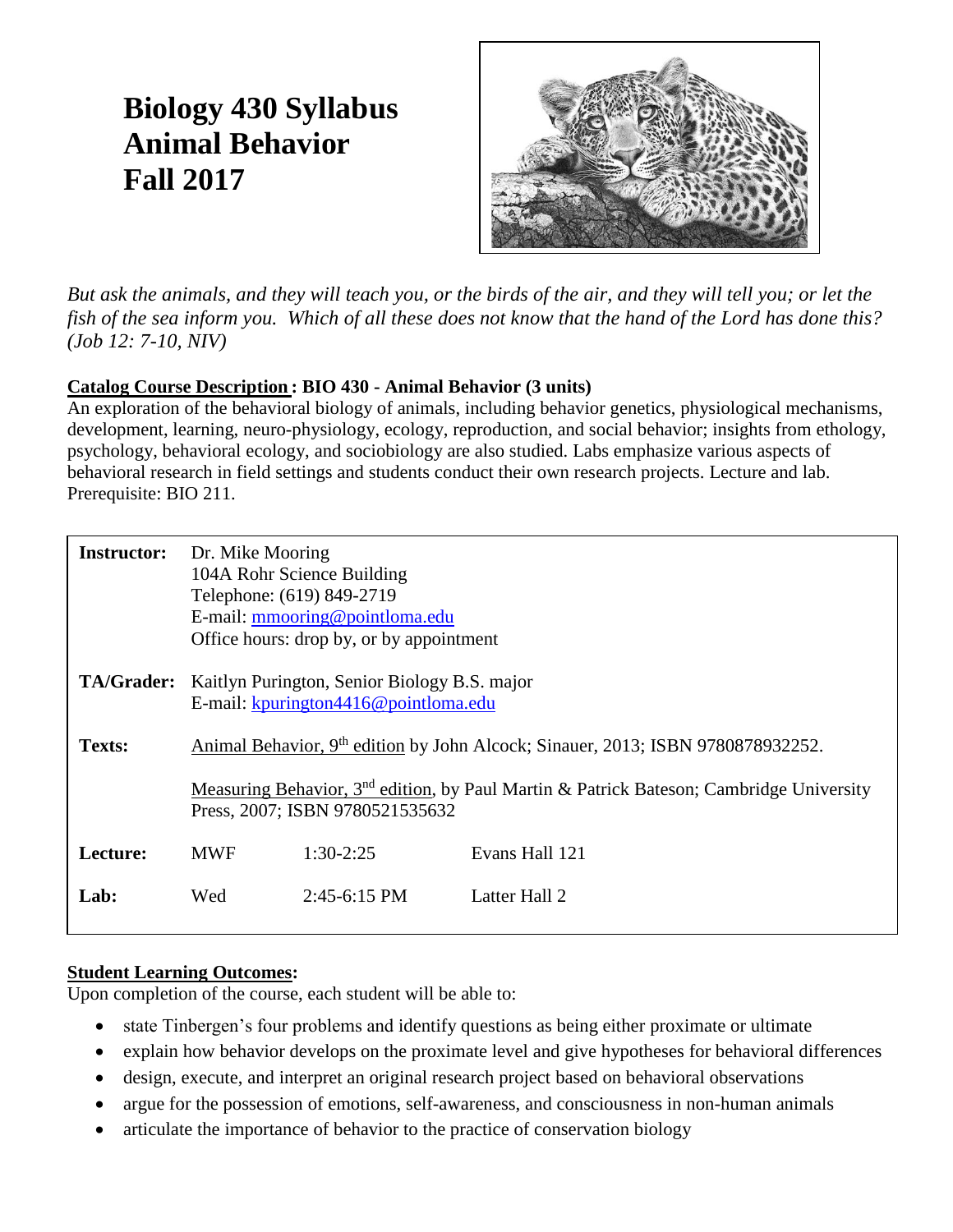### **COURSE DESIGN**

**(1) Textbook Readings and Guided Questions:** I have prepared a set of guided questions for each topic reading in the Alcock textbook that is available on Canvas under 'Assignments'. There are 1-2 for each week of the course and are due the following Monday. The guided questions are designed to: (1) help you focus on the information that is most relevant to this course, (2) prepare you for iClicker quizzes and midterm exams, and (3) give you the foundational knowledge needed for in-class activities. Since all the guided questions are posted, you can do them ahead of time if you wish. If you submit the assignment on time you will get some points. I highly recommend that you do them because it will give you a "leg up" in the course!

**(2) Canvas:** All the class material will be available to you on the course Canvas site, and assignments will be submitted via Canvas 'Assignments' and graded online. The only exception will be activities done entirely in class. I promise to recycle all paper used! All assignments have a due date and late assignments will be docked points (see below), so try to stay current on all assignments. Please note that CANVAS DOES NOT SUPPORT PAGES – you may submit Word or PDF documents.

**(3) Late Assignments:** Late penalties will apply for all assignments submitted after the due date. For labs and journal article assignments (20 pts), 2 points will be deducted for each day late (no points after 10 days). A proportionately similar penalty will be applied for assignments of different point values. The intent of late penalties is to encourage you to turn in your work on time, and to be fair to those who do turn in their work on time. However, if you have a legitimate reason for not submitting an assignment on time, please tell me (by emailing directly) and the grader (by including a note in the text box when you submit).

(**4**) **Academic Honesty**: The PLNU policy on academic honesty is listed under the institutional policies below. My experience is that many students are not aware that some of their regular practices are considered plagiarism. For example, while you are free to discuss readings and lecture material among yourselves, I expect that you will each do your own work on individual assignments. In this case, teaming up with other students to write joint answers is plagiarism. Do not share electronic files of your answers to an assignment with another student; if they subsequently use your answers you are also guilty of plagiarism. Finally, copying and pasting answers to assignments from online or digital resources is very much plagiarism – use your own words and ideas!

**(5) iClickers:** Class will involve a combination of lecture, in-class assignments, and small group activities. Classroom quizzes based on readings and assignments will be administered in class using iClicker2, therefore you must ALWAYS bring your clicker to class. iClicker questions will represent about 10% of your total grade in the course. Everyone must have their own remote and it must be registered so that your participation is recorded. Clickers will be used to assess both participation (engagement) and performance (getting the right answer). You can earn up to 50 total iClicker points, which is completely do-able if you do the readings and assignments.

**(6) Course Attendance Policy:** In registering for this class, you have made a covenant to attend class and complete all assignments to the best of your ability. You are required to sign the attendance roster at each class meeting, which is how I determine excess absences. You are permitted 5 absences without penalty. Every absence in excess of 5 will incur a penalty to be deducted from your attendance participation points. Please be conscientious about showing up!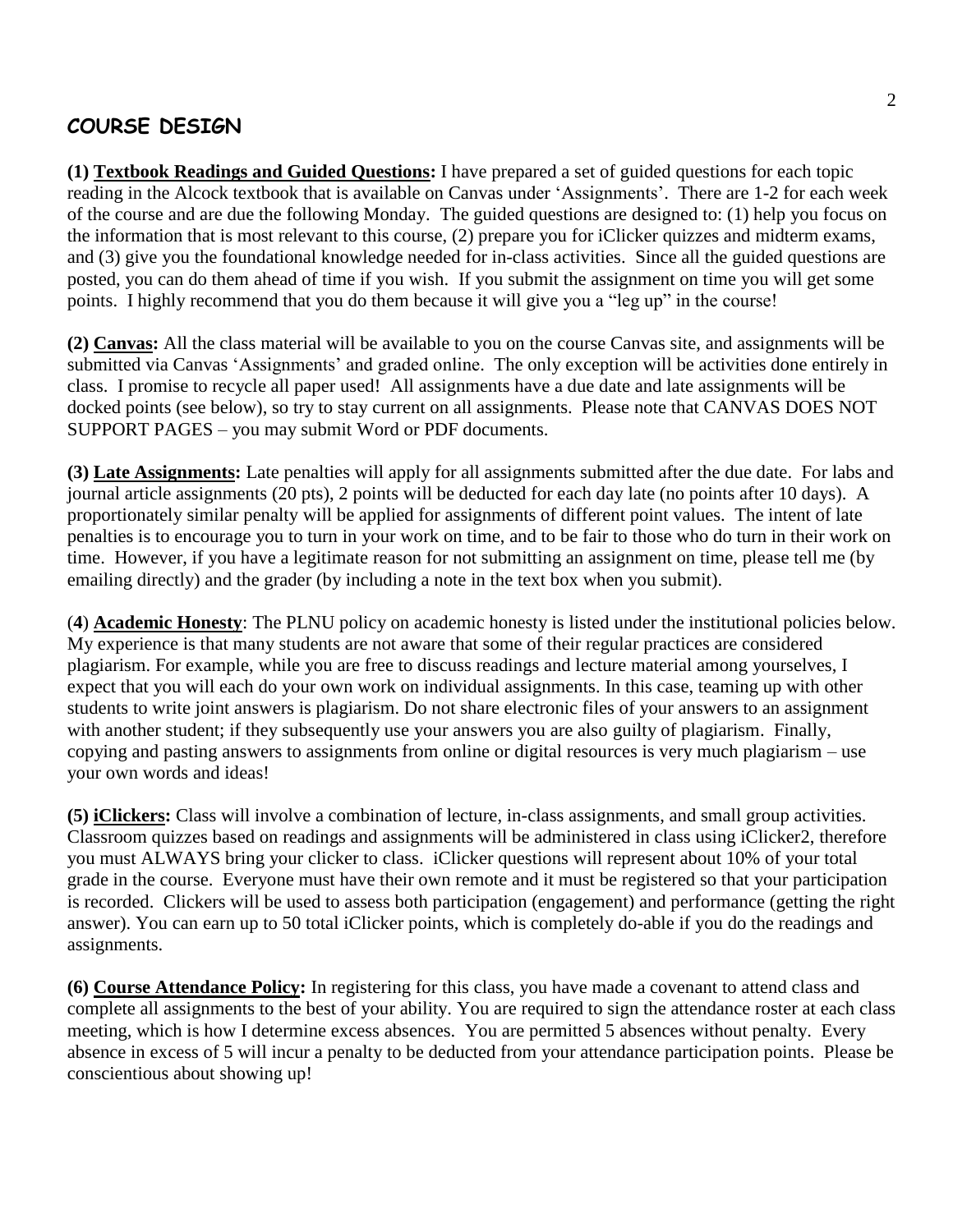**(7) Journal Articles:** A crucial ingredient in the process of becoming a scientist is the reading and interpretation of journal articles. We will read several classic animal behavior articles relevant to our current topic. Each topic will involve a different task, such as writing an abstract, identifying the hypotheses being tested, and so forth.

**(8) Labs:** The first 3 labs will involve training sessions on the methodology of conducting behavioral research, which will prepare you for your field research assignment. Later labs will be used introduce you to professionals at the San Diego Zoo and Sea World who will talk about how they use behavioral principles to solve conservation problems (conservation behavior). Most guest lectures will be on campus, but we may travel to the Institute for Conservation Research at the Safari Park for some. *It is extremely important to arrive punctually when we go on a field trip because we will be on a tight time budget.* The final lab period is reserved for presentation of your group research projects.

**(9) Exams:** Most exams will be a combination of multiple choice questions administered in iClicker selfpaced mode with some short answer/essay extra credit questions. The final exam will be semi-cumulative, meaning that key concepts will be included from the semester. A study guide will be available on Canvas for each exam.

**(10) Field Research Project:** Each of you will work in teams to design and conduct a research project involving behavioral observations at the San Diego Zoo. I am working with the zoo staff to prioritize the species and behavioral observations that will be most beneficial to the zoo and you will be assigned a project. I have also arranged for you to get entrance to the zoo at any time during normal public viewing hours (be sure that you bring your student ID). You are encouraged to conduct your data collection at least once a week for 10 weeks, for at least 12 hours of observation time per student over the semester. Following completion of the field work, you will analyze your data and write up your results in scientific journal format. The paper should be a minimum of 5 pages and is to be submitted no later than the last day of class. During the final lab period your team will give a PowerPoint presentation to the class on the results of your research project.

**(11) Technology Etiquette**: Recent studies have indicated that we are currently experiencing an epidemic of 'digital distraction' caused by multi-tasking – moving quickly between tasks on electronic devices in which only partial attention is given to each task. In the classroom setting, studies reveal that the use of laptops for non-course related tasks (e.g., checking emails, Facebook) distracts attention from learning and results in reduced academic performance and lowered grades. The reality is that you cannot fully learn new information or master new concepts when distracted by multi-tasking. The evidence indicates that even classmates that see your screen are distracted and their performance reduced. To ensure the best learning environment possible, classroom policy is that ALL ELECTRONIC DEVICES ARE TURNED OFF AND PUT OUT OF SIGHT when class is in session. This INCLUDES LAPTOPS because there is evidence that students learn better when they have to take notes by hand. The studies are posted on Canvas, along with strategies for managing your use of electronics.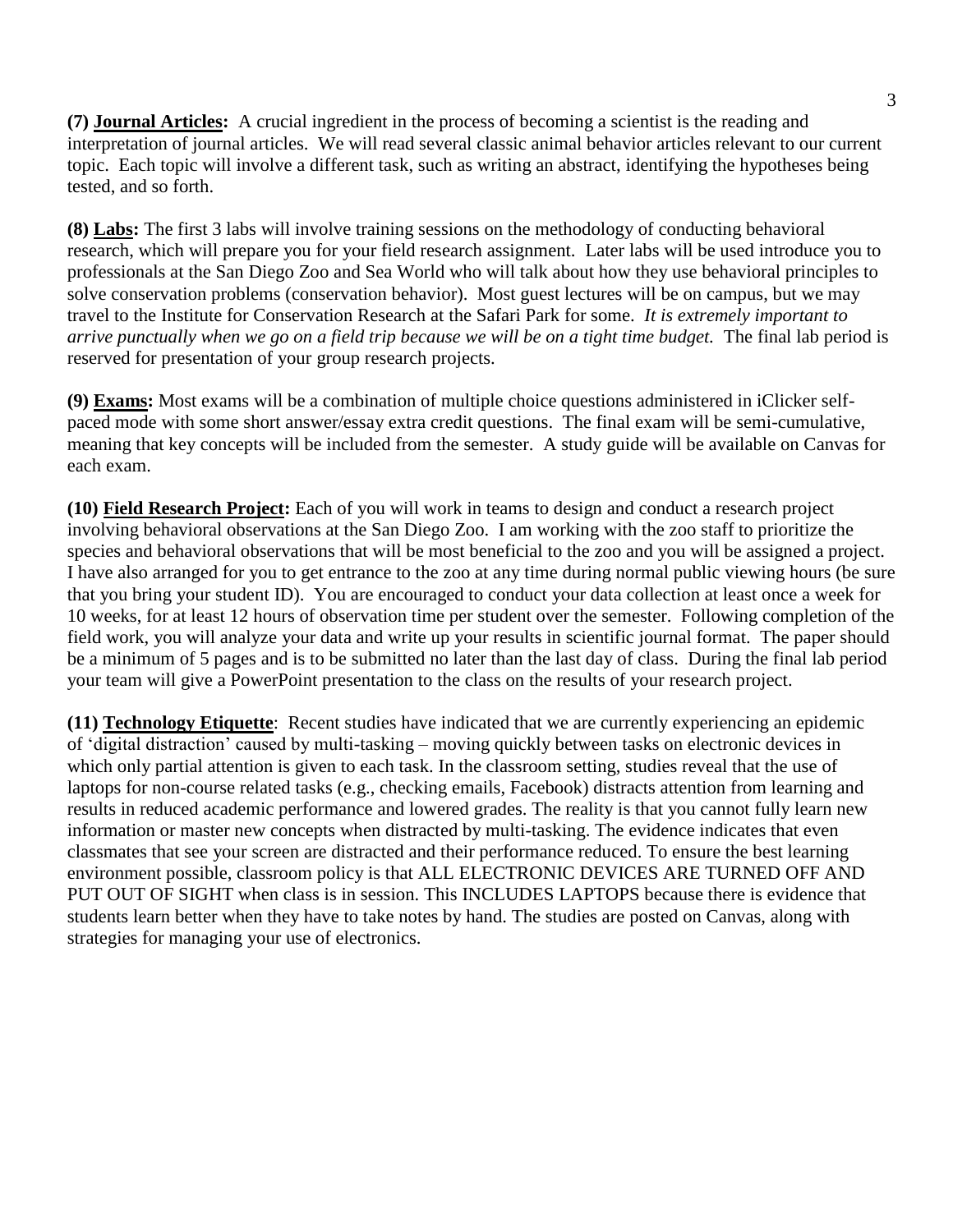#### **Why am I asking you not to use laptops?**

#### **1. It is hard to not check other things, which impairs your learning. You most likely are not aware of the impairment, but the research is quite clear.**

[http://www.slate.com/articles/health\\_and\\_science/science/2013/05/multitasking\\_while\\_studying\\_divided\\_atte](http://www.slate.com/articles/health_and_science/science/2013/05/multitasking_while_studying_divided_attention_and_technological_gadgets.html) [ntion\\_and\\_technological\\_gadgets.html](http://www.slate.com/articles/health_and_science/science/2013/05/multitasking_while_studying_divided_attention_and_technological_gadgets.html)

#### **2. Even if it doesn't impair your learning, it impairs others learning.**

<http://www.sciencedirect.com/science/article/pii/S0360131512002254>

**3. You write more but learn less. Writing your notes creates synthesis which increases your learning.**  http://pss.sagepub.com/content/early/2014/04/22/0956797614524581.abstract [http://chronicle.com/blogs/linguafranca/2014/08/25/why-im-asking-you-not-to-use](http://chronicle.com/blogs/linguafranca/2014/08/25/why-im-asking-you-not-to-use-laptops/?cid=at&utm_source=at&utm_medium=en)[laptops/?cid=at&utm\\_source=at&utm\\_medium=en](http://chronicle.com/blogs/linguafranca/2014/08/25/why-im-asking-you-not-to-use-laptops/?cid=at&utm_source=at&utm_medium=en)

For these reasons I am asking you not to use laptops. If you really feel you 'need' or strongly prefer a laptop to take notes, you can talk to me and we will make that work.

#### **Grading Criteria**

*Points are estimates and may change*

| <b>TOTAL POINTS</b>                      |     |
|------------------------------------------|-----|
| Team research paper                      | 100 |
| Journal article assignments - 6 @ 20 pts | 120 |
| Lab/Guest Lectures - 10 @ 20 pts         | 200 |
| Cumulative final exam                    | 100 |
| Midterm exams - $2 \text{ } @$ 100 pts   | 200 |
| iClicker Participation points            | 50  |
| Attendance points                        | 50  |
| Guided questions 20 @ 5 pts              | 100 |

#### **LETTER GRADES:**

| A    | 90% | C           | 70%   |
|------|-----|-------------|-------|
| $A-$ | 88% | $C-$        | 68%   |
| $B+$ | 86% | $D+$        | 66%   |
| B    | 80% | D           | 60%   |
| $B-$ | 78% | $D-$        | 58%   |
| $C+$ | 76% | $\mathbf F$ | < 58% |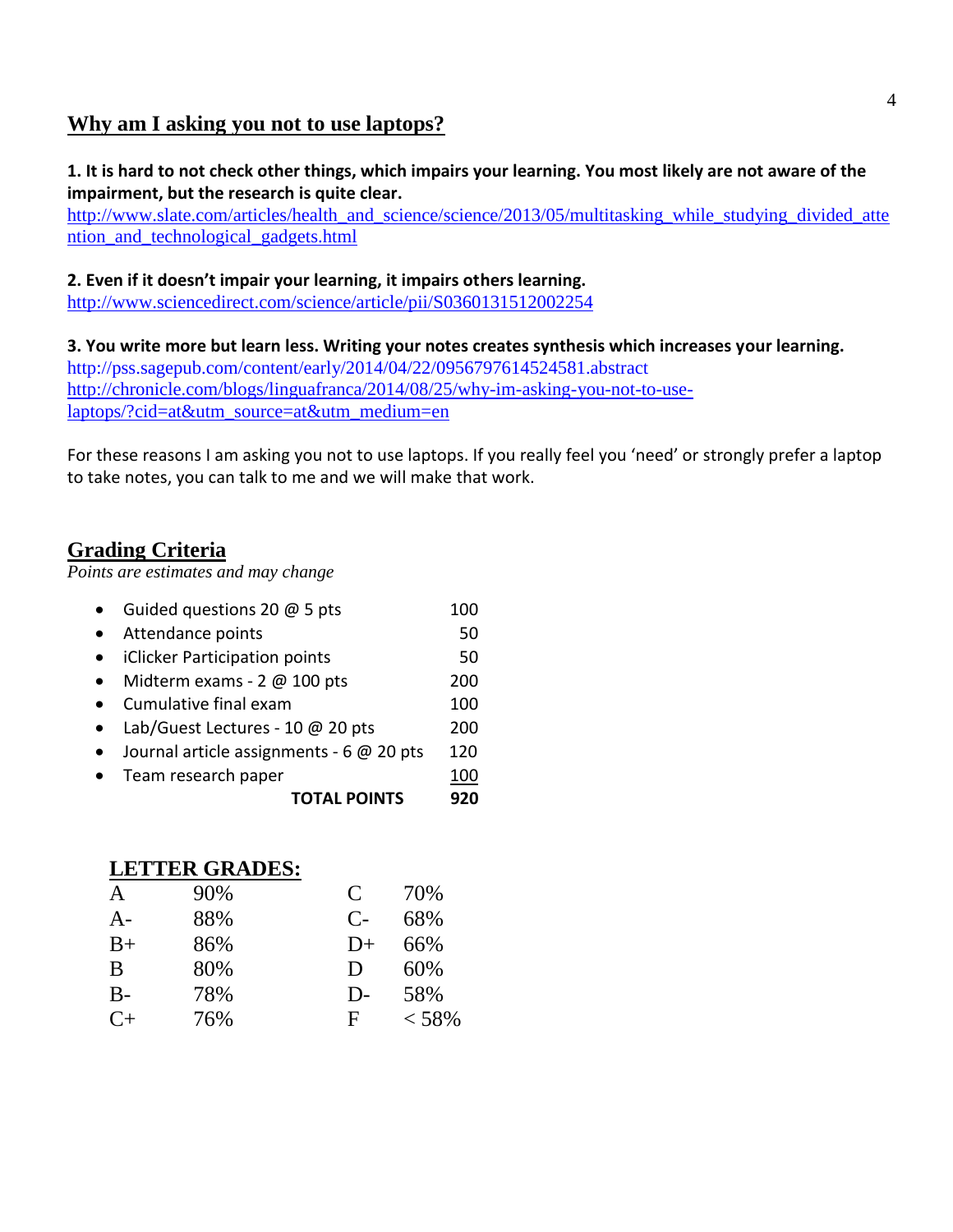## **PLNU INSTITUTIONAL POLICIES**

#### **PLNU Mission: To Teach ~ To Shape ~ To Send**

Point Loma Nazarene University exists to provide higher education in a vital Christian community where minds are engaged and challenged, character is modeled and formed, and service becomes an expression of faith. Being of Wesleyan heritage, we aspire to be a learning community where grace is foundational, truth is pursued, and holiness is a way of life.

**PLNU Attendance and Participation Policy:** Regular and punctual attendance at all classes is considered essential to optimum academic achievement. If the student is absent from more than 10 percent of class meetings, the faculty member can file a written report which may result in de-enrollment. If the absences exceed 20 percent, the student may be de-enrolled without notice until the university drop date or, after that date, receive the appropriate grade for their work and participation. See Academic Policies in the Undergraduate Academic Catalog.

**PLNU Academic Honesty Policy:** Students should demonstrate academic honesty by doing original work and by giving appropriate credit to the ideas of others. Academic dishonesty is the act of presenting information, ideas, and/or concepts as one's own when in reality they are the results of another person's creativity and effort. A faculty member who believes a situation involving academic dishonesty has been detected may assign a failing grade for that assignment or examination, or, depending on the seriousness of the offense, for the course. Faculty should follow and students may appeal using the procedure in the university Catalog. See Academic Policies for definitions of kinds of academic dishonesty and for further policy information.

**PLNU Academic Accommodations Policy:** If you have a diagnosed disability, please contact PLNU's Disability Resource Center (DRC) within the first two weeks of class to demonstrate need and to register for accommodation by phone at 619-849-2486 or by e-mail at DRC@pointloma.edu. See Disability Resource Center for additional information.

**PLNU Copyright Policy:** Point Loma Nazarene University, as a non-profit educational institution, is entitled by law to use materials protected by the US Copyright Act for classroom education. Any use of those materials outside the class may violate the law.

#### **PLNU Final Examination Policy:**

Successful completion of this class requires taking the final examination on its scheduled day. The final examination schedule is posted on this syllabus. No requests for early examinations or alternative days will be approved unless you have 3 final exams scheduled on the same day or another compelling reason.

PLNU forward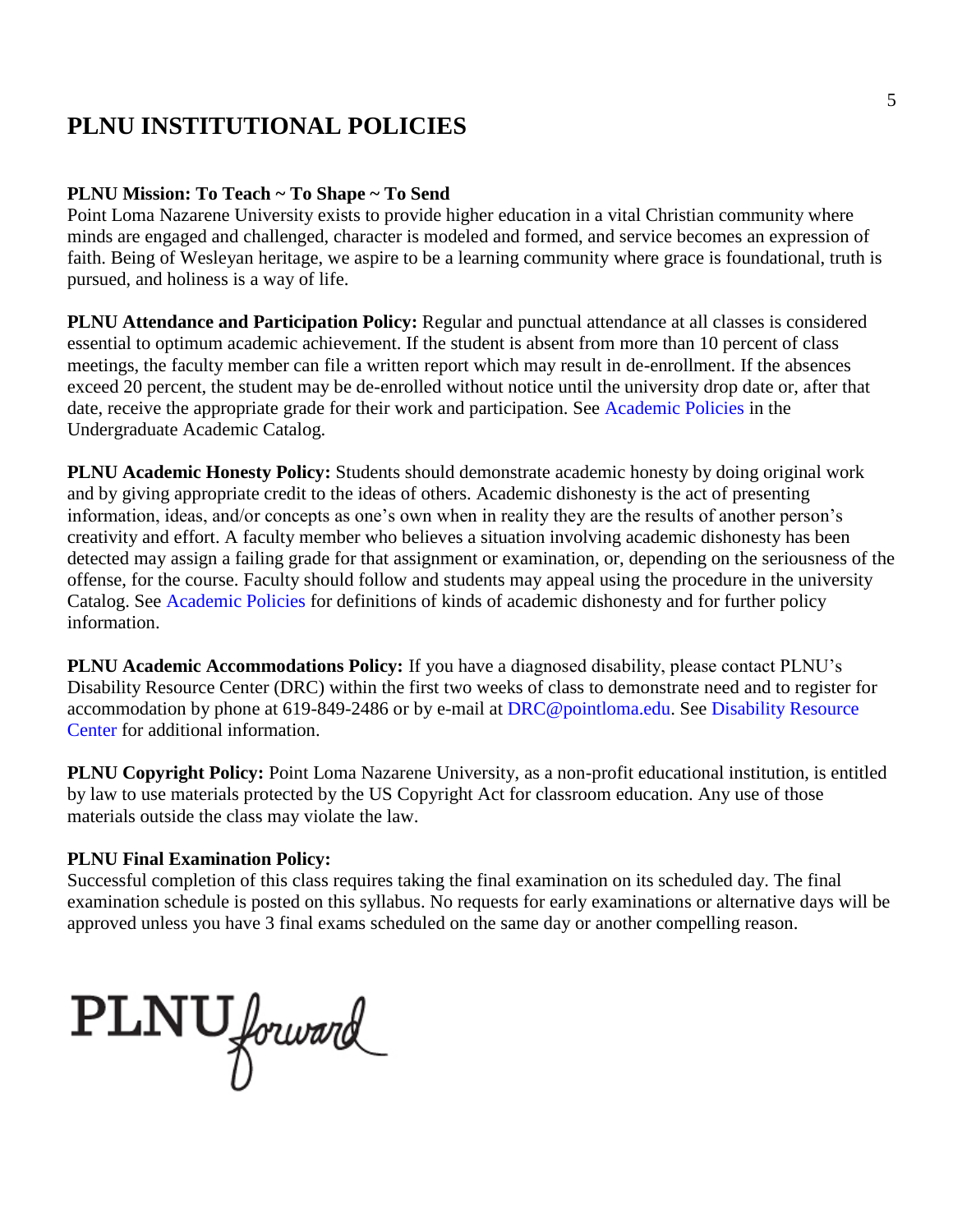### **ANIMAL BEHAVIOR CLASS SCHEDULE - FALL 2017**

| <b>DATE</b>           | <b>TOPIC</b>                                                                                                                    | <b>CHAPTER</b>   | <b>TRIALS OF LIFE</b>           |
|-----------------------|---------------------------------------------------------------------------------------------------------------------------------|------------------|---------------------------------|
| Aug 29-Sept 1         | An introduction to animal behavior                                                                                              | $\mathbf{1}$     |                                 |
| Sept 4                | <b>LABOR DAY</b>                                                                                                                |                  |                                 |
| Sept 6-8              | Proximate and ultimate causes of behavior<br><b>SEPT 8 - JOURNAL ARTICLE #1</b>                                                 | $\overline{2}$   | Signals and songs               |
| Sept 11-15            | The development of behavior: focus on heredity                                                                                  | 3                |                                 |
| Sept 18-22<br>Sept 25 | The development of behavior: focus on environment<br><b>SEPT 22 - JOURNAL ARTICLE #2</b><br>Dr. Mooring at Au Sable in Michigan | 3                | Growing up                      |
| Sept 25-29            | Control of behavior: neural mechanisms<br><b>OCT 29 - JOURNAL ARTICLE #3</b>                                                    | 4                |                                 |
| Oct 2-6               | Organization of behavior: neurons and hormones<br><b>Exam 1-WED OCT 4</b>                                                       | 5                |                                 |
| Oct 9-13              | Behavioral adaptations<br><b>OCT 13 - JOURNAL ARTICLE #4</b>                                                                    | 6                | Hunting and escaping            |
| Oct 16-18             | Parasite defense and animal medicine                                                                                            | <b>Hart 2011</b> | Living together                 |
| Oct 20                | <b>FALL BREAK</b>                                                                                                               |                  |                                 |
| Oct 23-27             | Evolution of feeding behavior<br><b>OCT 27 - JOURNAL ARTICLE #5</b>                                                             | 7                | Finding food                    |
| Oct 30-Nov 3          | Choosing where to live                                                                                                          | 8                | Homemaking                      |
| Nov 6-10              | Evolution of communication<br><b>Exam 2 – WED NOV 8</b>                                                                         | 9                | Talking to strangers            |
| Nov 13-17             | Evolution of reproductive behavior<br><b>NOV 17 - JOURNAL ARTICLE #6</b>                                                        | 10               | Continuing the line             |
| Nov 20<br>Nov 22-24   | Evolution of mating systems<br><b>THANKSGIVING RECESS</b>                                                                       | 11               | Fighting; Courting              |
| Nov 27-Dec 1          | Evolution of parental care and social behavior                                                                                  | $12-13$          | Friends and rivals              |
| Dec 4-8               | Evolution and domestication of dogs                                                                                             |                  | Grimm 2015; MacLean & Hare 2015 |
| Dec 11                | <b>FINAL EXAM</b><br><b>MONDAY 1:30-4:00 pm</b>                                                                                 |                  |                                 |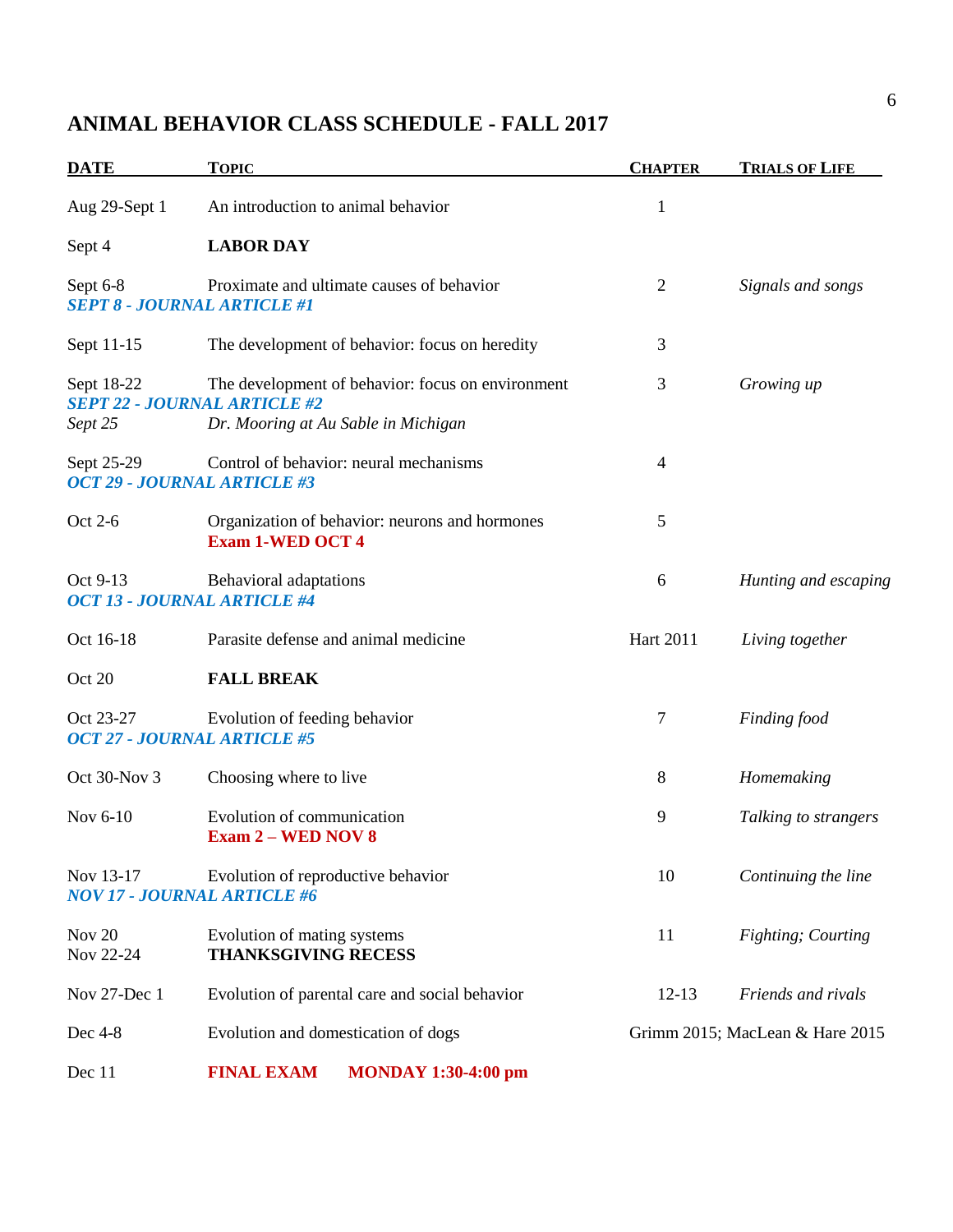#### **BIO 430 LAB SCHEDULE 2017 –** *WEDNESDAY 2:45-6:15 PM* **–** All labs meet in *LATTER HALL 2 unless otherwise noted*

| Wed                   | <b>Presenter / Topic</b>                                             | Location                            | <b>Reading</b>                           |
|-----------------------|----------------------------------------------------------------------|-------------------------------------|------------------------------------------|
|                       |                                                                      |                                     |                                          |
| Aug 30                | <b>Behavioral Observation Methods I</b>                              | Latter Hall 2                       | M&B: Ch. 1-4                             |
| Sept 6                | <b>Behavioral Observation Methods II</b>                             | Latter Hall 2                       | M&B: Ch. 5-8                             |
| Sept 13               | <b>Preliminary Observations</b>                                      | San Diego Zoo – work with your team |                                          |
| Sept 20               | Bob Wiese, San Diego Zoo Global<br>Conservation and behavior at SDZG | Latter Hall 2                       | Greggor et al. 2016                      |
| Sept 27               | <b>Animal Emotions</b>                                               | <b>Latter Hall 2</b>                |                                          |
| Oct 4<br><b>EXAM1</b> | <b>Animal Consciousness</b>                                          | <b>Latter Hall 2</b>                |                                          |
| Oct 11                | Debra Shier, SDZG-ICR<br><b>Species Reintroduction</b>               | Latter Hall 2                       | Shier 2006                               |
| Oct 18                | Animals Like Us - Medicine                                           | <b>Latter Hall 2</b>                |                                          |
| Oct 25                | Peter Gilson, San Diego Zoo<br><b>Conservation Education</b>         | Latter Hall 2                       | <b>TBD</b>                               |
| Nov 1                 | Ron Swaisgood, SDZG-ICR<br>Desert tortoise behavioral ecology        | Latter Hall 2                       | Germano et al. 2017                      |
| Nov 8<br><b>EXAM2</b> | <b>Animal Odd Couples</b>                                            | <b>Latter Hall 2</b>                |                                          |
| Nov 15                | Matt Anderson, SDZG-ICR<br>Animal Behavior and Sensory Ecology       | Latter Hall 2                       | Bowler et al. 2016                       |
| <b>Nov 22</b>         | <b>THANKSGIVING RECESS</b>                                           |                                     |                                          |
| <b>Nov 29</b>         | Ann Bowles, HSWRI<br><b>Conservation Bioacoustics</b>                | Latter Hall 2                       | <b>NOAA 2014</b><br>Houghton et al. 2015 |
| Dec 6                 | <b>Research Project Presentations</b>                                | Latter Hall 2                       |                                          |

 $*$  M&B = Martin & Bateson 'Measuring Behavior' text

\* SDZG-ICR = San Diego Zoo Global – Institute of Conservation Research

 $*$  HSWRI = Hubbs Sea World Research Institute

\_\_\_\_\_\_\_\_\_\_\_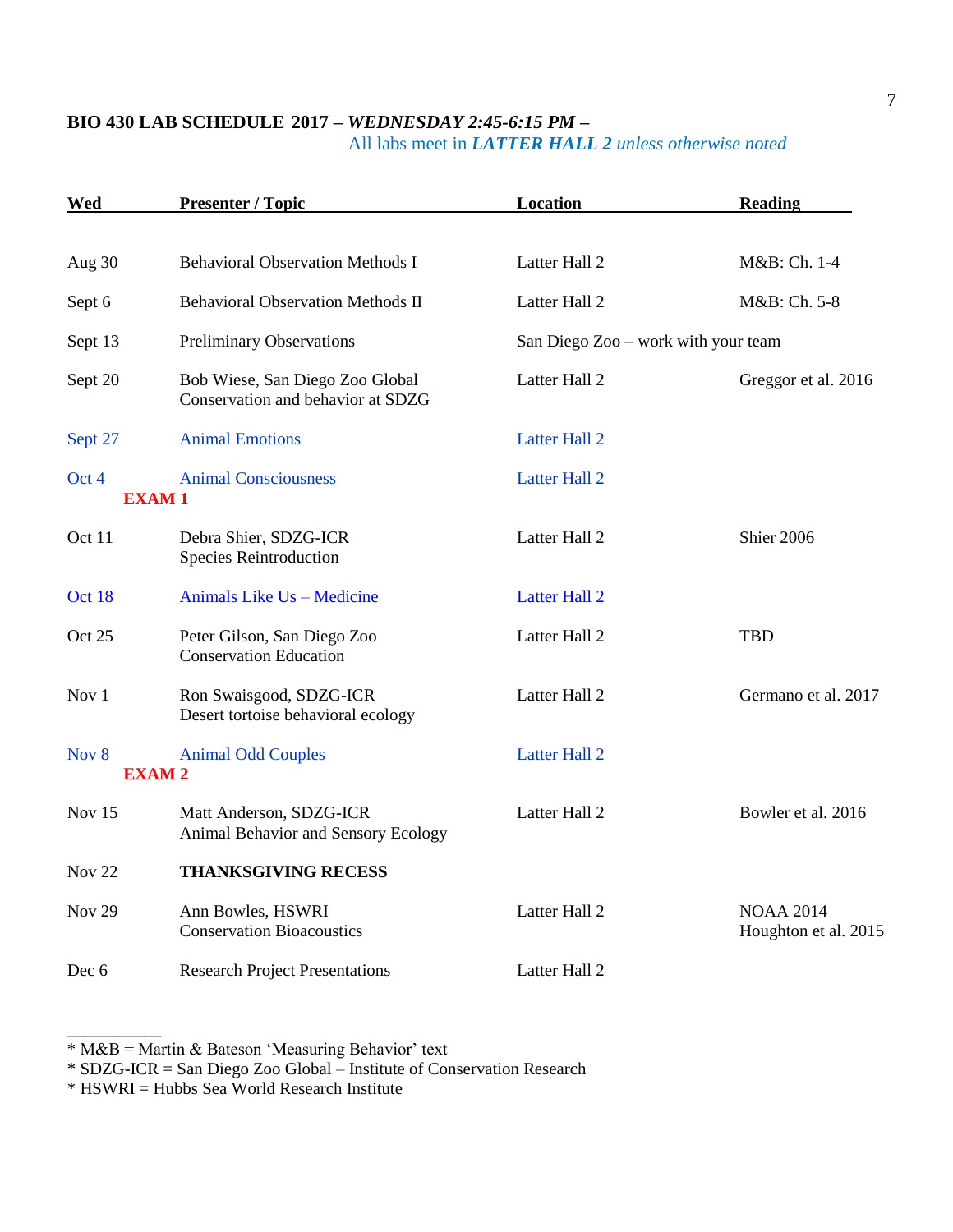# **Text Reading Guided Questions 2017**

| <b>Week</b>   | <b>Chapter</b>                                | <b>Section</b>                                                   |
|---------------|-----------------------------------------------|------------------------------------------------------------------|
| Aug 29-Sept 1 | 1-An evolutionary approach to animal behavior | Levels of analysis: 8-11                                         |
| Sept 6-8      | 2 and 3-Understanding the causes of bird song | (2) Proximate causes: 29-43<br>(3) Ultimate causes: 43-59        |
| Sept 11-15    | 4-Development of behavior (Heredity)          | Introduction: 64-72<br>Role of Genes: 76-87                      |
| Sept 18-22    | 5-Development of behavior (Environment)       | Role of environment: 87-104                                      |
| Sept 25-29    | 6-Control of behavior: Neural mechanisms      |                                                                  |
| Oct 2-6       | 7 and 8-Organization of behavior              | (7) Neurons hormones: 149-153<br>(8) Biological rhythms: 153-167 |
| Oct 9-13      | 9-Behavioral adaptations for survival         | pp. 183-202                                                      |
| Oct 16-18     | 10-Adaptive responses to parasites            | Pillars of medicine (Hart 2011)                                  |
| Oct 23-27     | 11 and 12-Evolution of feeding behavior       | (11) Optimal foraging: 219-228<br>(12) Waggles & spices: 228-246 |
| Oct 30-Nov 3  | 13-Choosing where to live                     |                                                                  |
| Nov 6-10      | 14 and 15-Evolution of communication          | (14) Hyena pseudopenis: 287-294<br>(15) Honest signals: 294-326  |
| Nov 13-17     | 16-Evolution of reproductive behavior         |                                                                  |
| Nov 22-24     | 17-Evolution of mating systems                |                                                                  |
| Nov 27-Dec 1  | 18-Evolution of parental care                 |                                                                  |
| Nov 27-Dec 1  | 19-Evolution of social behavior               |                                                                  |
| Dec 4-8       | 20-Evolution and domestication of dogs        | Grimm 2015; MacLean & Hare<br>2015                               |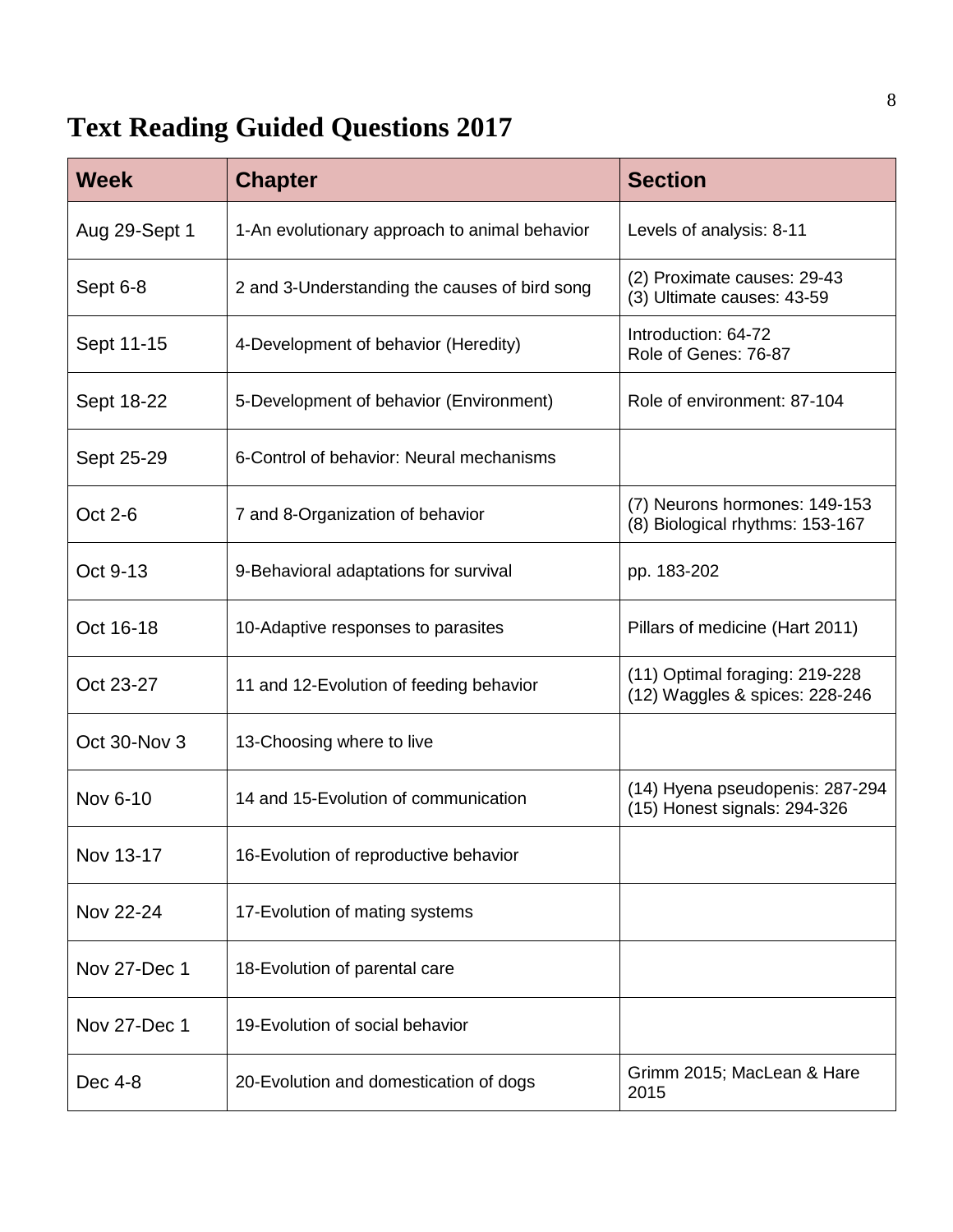# **Classic journal articles in Animal Behavior - 2017**

| <b>Article #</b> | <b>Citation</b>                                                                                                                                                                                     | <b>Due Date</b> |
|------------------|-----------------------------------------------------------------------------------------------------------------------------------------------------------------------------------------------------|-----------------|
| 1                | Marler P, Tamura M (1964). Culturally transmitted patterns of<br>vocal behavior in sparrows. Science 146: 1483-1486                                                                                 | Fri Sept 8      |
| 2                | Garcia J, Koelling RA (1966). Relation of cue to consequence in<br>avoidance learning. Psychon. Sci 4: 123-124.                                                                                     | Fri Sept 22     |
| 3                | McComb, K (1987). Roaring by red deer stags. Nature 330:648-<br>649.                                                                                                                                | Fri Sept 29     |
| $\overline{4}$   | Zach R (1979). Shell dropping: decision-making and optimal<br>foraging in northwestern crows. Behaviour 68:106-117.                                                                                 | Fri Oct 13      |
| 5                | Mooring MS, McKenzie AA, Hart BL (1996). Grooming in impala: Role of<br>oral grooming in removal of ticks and effects of ticks in increasing<br>grooming rate. Physiology and Behavior 59: 965-971. | Fri Oct 27      |
| 6                | Andersson M (1982). Female choice selects for extreme tail length<br>in a widowbird. Nature 299:818-820.                                                                                            | Fri Nov 17      |